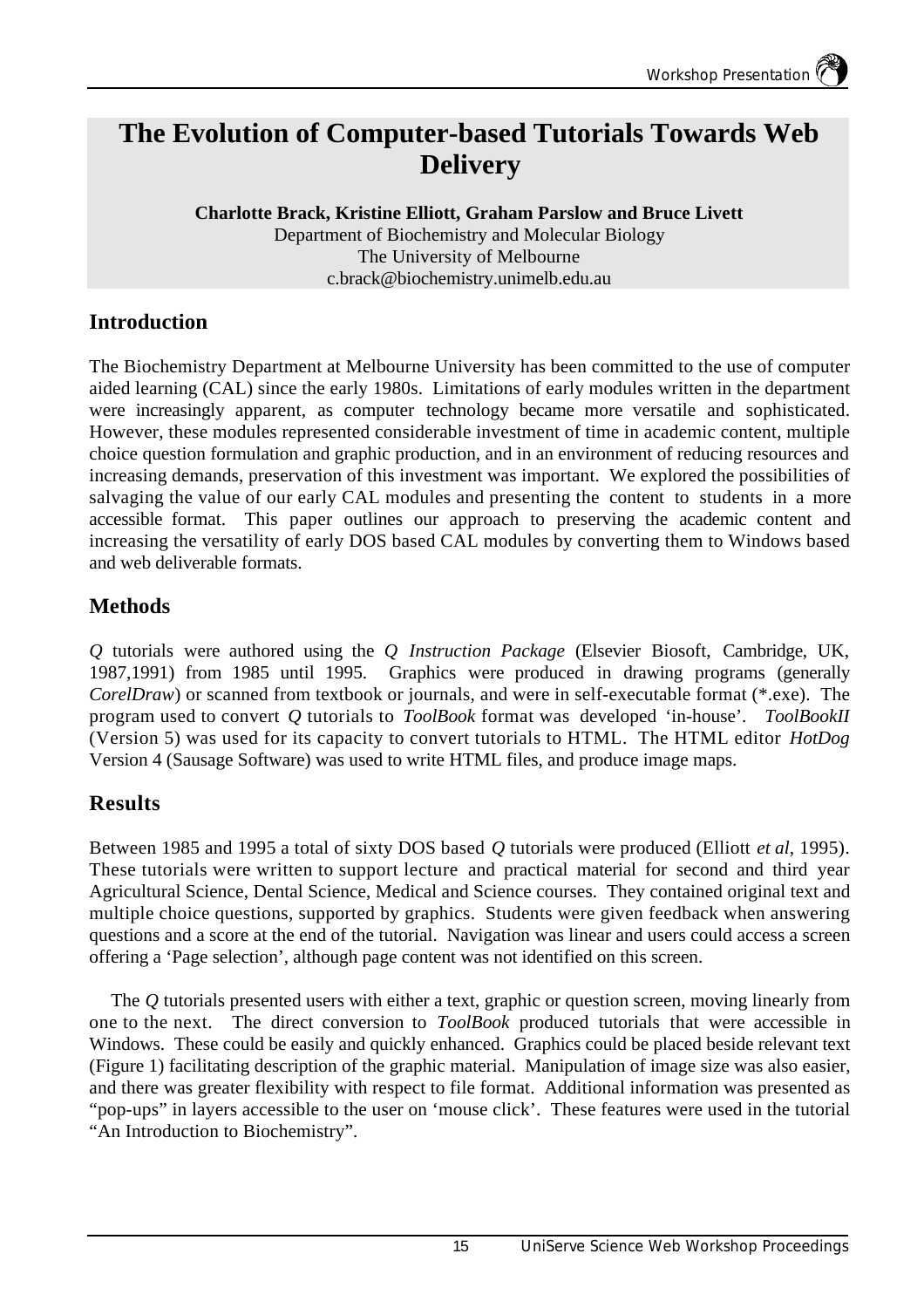

Conversion of the *ToolBook* tutorials to HTML resulted in the loss of features and a need for considerable modification. It was therefore more efficient to convert the *Q* tutorials directly to HTML. This direct conversion added the flexibility of platform independence, and web delivery. The converted tutorial was then enhanced with frames, hyperlinks, *JavaScript*, image maps and animated graphics. A tutorial written in *Q* for second year medical students, on "The Molecular Basis of Insulin Action" was converted to HTML (Brack, 1997). This module is currently under revision and evaluation is planned for the second semester of 1998. The tutorial on "Calcium Homeostasis" was written directly in HTML (Brack, 1998). Production of this module is in progress.

The use of seamless frames allowed for easier navigation with a hyperlinked menu of sections always on screen. This navigation frame was either placed down the side or along the bottom, each with different advantages. A side menu is consistent with many current web site designs and would therefore be familiar to users. In addition, the side menu broke up the screen into dimensions that were easier to view particularly when text was presented. The navigation at the bottom of the screen was most efficient in space taking only 17% of the screen. Graphics and text could be presented together in HTML (Figure 2). Frames were used to combine visual and text information in a variety of combinations with some user control. Hyperlinks from text were used to access relevant graphics or to move between sections.



The multiple choice questions were presented using *JavaScript* forms. This allowed for feedback to students.

Image maps were used for navigation, providing access to material from a visual perspective. Animated graphics were easily produced, and careful timing, cycling and linking of animations allowed users to step through with some control. This is illustrated in the animation in the tutorial "The Molecular Basis of Insulin Action".